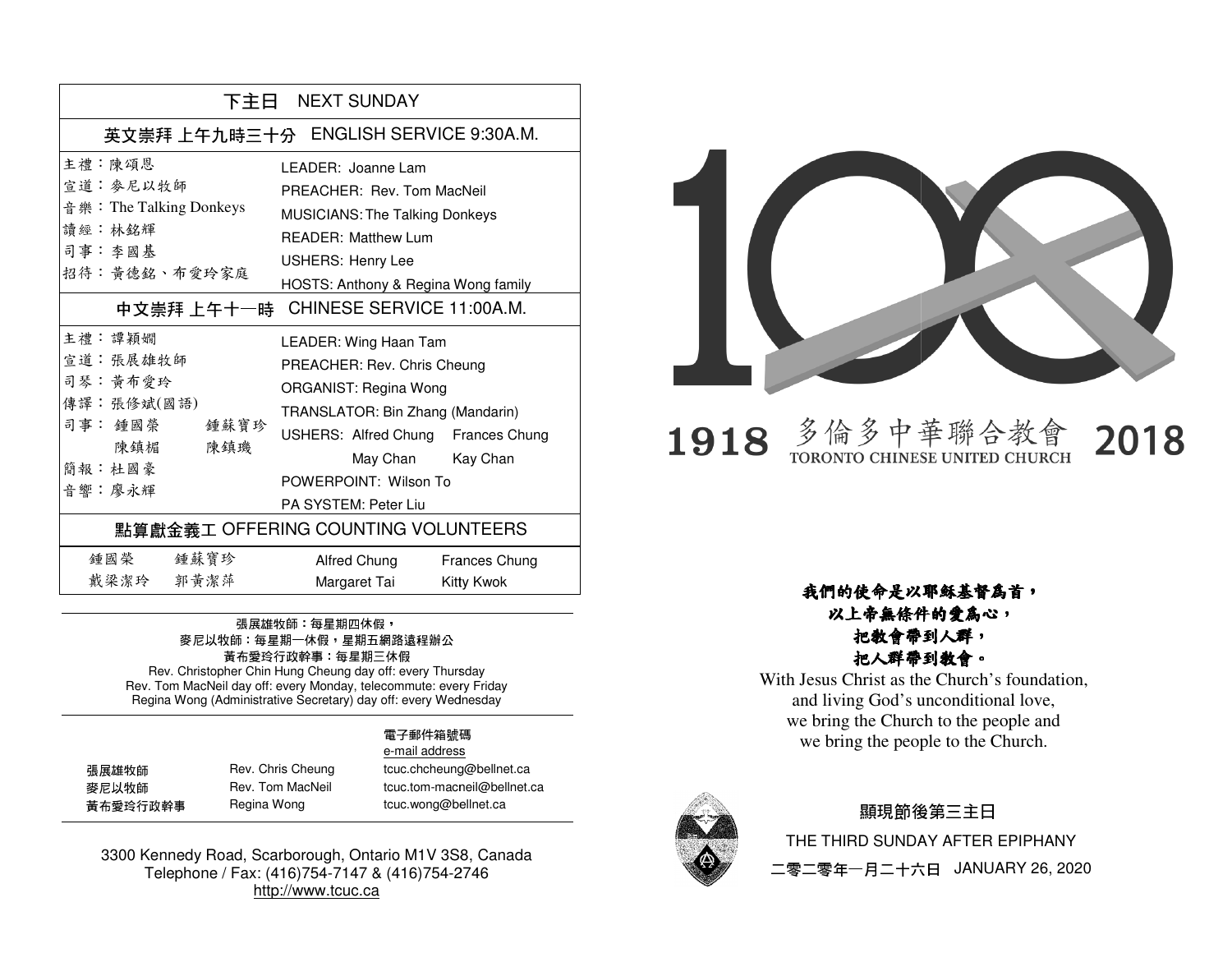#### GATHERING AND PRAISE

#### GATHERING MUSIC

INVITATION TO WORSHIP David Sparks, Prayers to Share: Year A, 47.

People of God, rejoice in God's presence! As we praise and pray, God is with us.People of God, rejoice in this faith community! As we support each other, as we reach out a helping hand, God is with us.People of God, rejoice in your Christian faith! As we follow the way of Jesus, as we proclaim His Good News, God is with us.

#### LIGHTING THE CHRIST CANDLE

#### PRAYER OF APPROACH

Gracious God of Israel, who gave Your commandments and teachings to Your people as a covenant through the ages, who renewed that covenant in Jesus Christ; help us to understand Your teachings in Jesus, so that we may grow into the people You desire us to be. We ask in the name of the Holy Spirit that whispers to each one of us. Amen.

SONGS OF PRAISE & FAITH: "Awesome God" & "Lead Me to The Cross"

PASSING OF THE PEACE We greet one another in Jesus' name saying "the Peace of God be with you".

RESPONSIVE READING: Psalm 112 (VU 834)

OFFERTORY MUSICOffering of our life and work is received during the music.

OFFERTORY PRAYER David Sparks, Prayers to Share: Year A, 48.

Through Your Holy Spirit, O God, You gently yet effectively go to work. Into the life of this community, You breathe friendship; into the work of this community, You breathe energy; into the suffering ones of this community, You breathe compassion; into the challenges of this community, You breathe hope. And into those supported by the gifts of this community, the needy of this city, the powerless of our world,You breathe encouragement. We will be partners with the Spirit, we will work to bring change. Amen. 1

#### LISTENING TO THE WORD

SCRIPTURE READING: Matthew 13:44-50 (The Message) A series of parables that describe the Kingdom of Heaven. But what does that really mean for our everyday life here on earth?

CHILDREN'S TIME "Parable of the Great Pearl" Afterwards, the children are invited to continue their worship in room 1, basement

#### SCRIPTURE READING: Matthew 5:17-20

 Our look at the Sermon on the Mount continues, this week with Jesus proclaiming the He has come to fulfill the Law of Moses. But in several instances, Jesus acts in contradiction to the Torah. How does Jesus fulfill the Law and contradict it at the same time?

SERMON: "The Wisdom of Jesus: Law"

SONG OF FAITH: MV #94 "Love Knocks and Waits"

#### SENDING OUT TO LIVE THE WORD

PRAYERS FOR THE COMMUNITY & LORD'S PRAYER

ANNOUNCEMENTS (see also pp. 6-8)

SONG OF PRAISE: "Better Is One Day"

COMMISSIONING & BLESSING David Sparks, Prayers to Share: Year A, 49, ed.God brings you true happiness.

Happiness comes as God's Word is heeded, as God's teachings are followed. Happiness arises as God's people are courageous, as the powerful ones are confronted. Happiness is rooted in the hearts of the faithful, in a response that banishes fear. Happiness is spread with the recognition of need, with the response of generosity. Happiness finds a focus in Jesus Christ, but is there for all humanity. Amen.

AMENAfter the sung "Amen" we take a few moments of quiet

We thank everyone who shared their ministries in worship today

| LEADER:                              | Gary Lum                                                               |  |
|--------------------------------------|------------------------------------------------------------------------|--|
| PREACHER:                            | Rev'd Tom MacNeil                                                      |  |
| <b>MUSICIANS:</b>                    | The Talking Donkeys                                                    |  |
| READER:                              | Karstein Yip                                                           |  |
| USHER:                               | Simon Fung                                                             |  |
| HOSTS:                               | JoAnn Hum, Rev. Tom & Angela MacNeil                                   |  |
|                                      | SUNDAY SCHOOL: JoAnn Hum / Maria Wong                                  |  |
|                                      | AV/SANCTUARY: Matthew Lum/Ming Yoon, Kin Chan, Simon Fung/Chauncey Hui |  |
| POWERPOINT PREPARATION: Margaret Tai |                                                                        |  |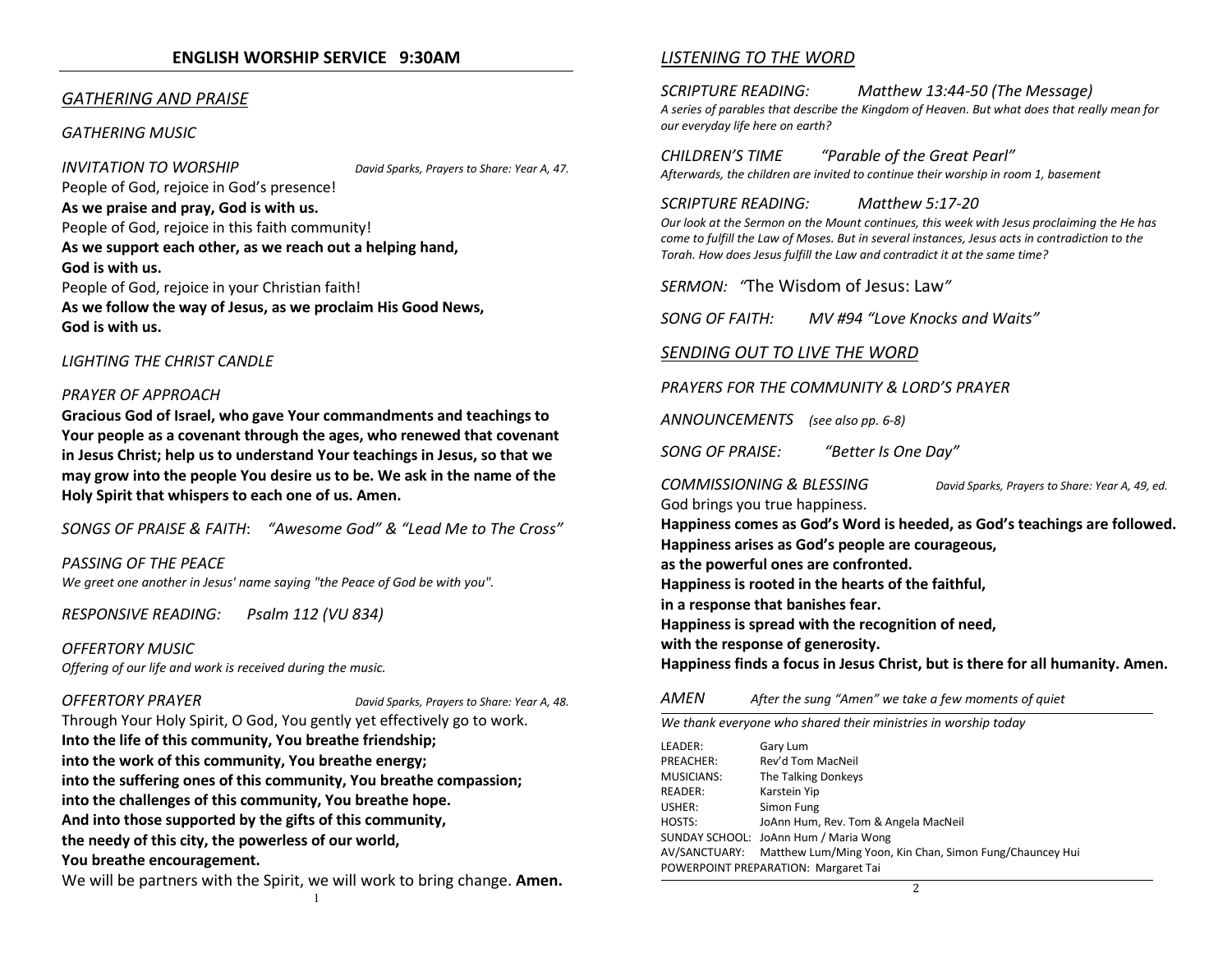### 上午十一時中文崇拜程序 CHINESE WORSHIP SERVICE ─────────────────────────────────────────────────────────────────────────────

3

| 上午十一時中文崇拜程序 CHINESE WORSHIP SERVICE |                                                                                        | 啟應文                             | <b>RESPONSIVE READING</b>                                                                                                                                  |
|-------------------------------------|----------------------------------------------------------------------------------------|---------------------------------|------------------------------------------------------------------------------------------------------------------------------------------------------------|
| 主禮:蕭仁瀚                              | Leader: Alfred Siu                                                                     | 詩篇27: 1, 4-9 (舊約第675頁)          | Psalm 27: 1, 4-9 (NEB p. 630)                                                                                                                              |
| 宣道: 張展雄牧師                           | Preacher: Rev. Chris Cheung                                                            | 讀經                              | <b>SCRIPTURE READING</b>                                                                                                                                   |
| 司琴:廖琪珍                              | Organist: Kitty Liu                                                                    | 馬太福音4:12-23 (新約第4頁)             | Matthew 4: 12-23 (NEB p. 5)                                                                                                                                |
| 傳譯:陳何韞芳(國語)                         | Translator: Wanda Ho (Mandarin)                                                        |                                 |                                                                                                                                                            |
| 司事: 曾約翰<br>梁杜敏儀                     | Ushers: John Tsang<br>Loretta Leung                                                    | 唱詩第556首                         | <b>HYMN #556</b>                                                                                                                                           |
| 林永豐<br>林蔡佩儀                         | Alfred Lam<br>Bonnie Lam                                                               | 「恩光歌」                           | "Jesus Bids Us Shine"                                                                                                                                      |
| 簡報:譚穎嫺<br>區賈吟升                      | Power Point: Wing Haan Tam<br>Esther Au                                                | 宣道                              | <b>SERMON</b>                                                                                                                                              |
| 音響:廖永輝                              | PA System: Peter Liu                                                                   | 「得人如得魚」                         | "To Fish for People"                                                                                                                                       |
| 電琴序樂                                | <b>ORGAN PRELUDE</b>                                                                   | 榮耀頌                             | <b>GLORIA PATRI</b>                                                                                                                                        |
| 唱詩第33首                              | <b>OPENING HYMN #33</b>                                                                | (歌詞在聖詩封底內頁)                     | (Hymn book inside back cover)                                                                                                                              |
| 「寰宇羣生歌」                             | "All Creatures of Our God and King"                                                    | 會務報告                            | PARISH CONCERNS                                                                                                                                            |
| 宣召                                  | <b>CALL TO WORSHIP</b>                                                                 | 奉獻                              | THE OFFERING                                                                                                                                               |
| 著往(第625首)                           | INTROIT $(#625)$                                                                       | (歡迎同道使用插在長椅內的捐封,<br>也供忘記攜帶捐封者。) | (Donation envelopes are available in the pews for<br>Visitors or those who forgot to bring their own                                                       |
| 同唱「主在聖殿中」                           | "The Lord Is in His Holy Temple"                                                       |                                 | assigned one.)                                                                                                                                             |
| 牧師領禱                                | PASTORAL PRAYER BY MINISTER                                                            | 獻禮文(第644首)                      | <b>OFFERTORY PRAYER (#644)</b>                                                                                                                             |
| 主禱文(第649首)                          | THE LORD'S PRAYER (#649)                                                               | 「萬物都是從主而來」                      | "All Things Come of Thee"                                                                                                                                  |
| 同唱「我們在天上的父」                         | "Our Father "                                                                          | 祝福                              | <b>BENEDICTION</b>                                                                                                                                         |
| 詩班歌頌                                | <b>CHOIR ANTHEM</b>                                                                    | 三一頌                             | <b>DOXOLOGY</b>                                                                                                                                            |
| 「新歲謝恩歌」(葉賜光改編)                      | "A New Year's Praise"<br>(arr by Kenneth Yip)                                          | (歌詞在聖詩封底內頁)                     | (Hymn book inside back cover)                                                                                                                              |
| 伴奏:葉賜光                              | Accompanist: Kenneth Yip                                                               | 唱詩第415首                         | RECESSIONAL HYMN #415                                                                                                                                      |
| 敲擊樂詩班員                              | Percusions: Choir members                                                              | 「求賜智勇歌」                         | "God of Grace and God of Glory"                                                                                                                            |
| 問安                                  | PASSING OF THE PEACE                                                                   | 電琴殿樂                            | ORGAN POSTLUDE                                                                                                                                             |
| 兒童信息                                | <b>CHILDREN'S MESSAGE</b>                                                              |                                 | 後座有即時傳譯設備,譯為國語(撥M字)。如需聽筒或簡體字聖經請向司事長索取。                                                                                                                     |
| 由張展雄牧師主講<br>信息後兒童往樓下參加主日學           | Children are dismissed to Sunday School after<br>the message led by Rev. Chris Cheung. |                                 | Simultaneous translation into Mandarin (switch to M) is available. Please obtain<br>headphones or Simplified Chinese Character Bible from the Chief Usher. |

啟應文

4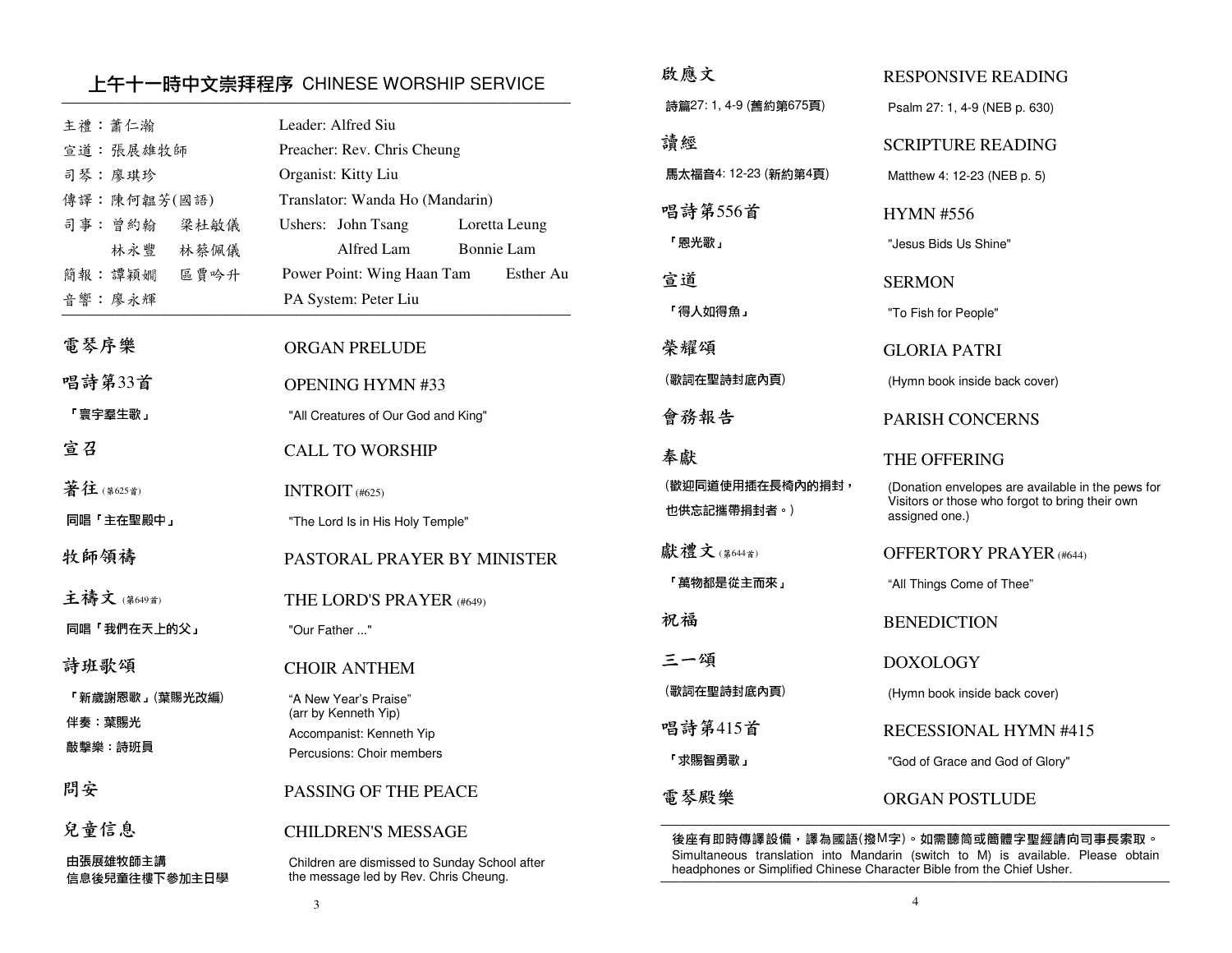# 本主日獻花 DONATIONS FOR SUNDAY FLOWERS:

陳永佳、孔玉娟

林天榮、伍妙玲

劉治平牧師、劉高妙玲師母紀念

曾興平記念父親曾迎和母親鄭三

### 本主日獻刊 DONATIONS FOR SUNDAY BULLETIN:

陳永佳、孔玉娟

林天榮、伍妙玲

何荇芳

劉治平牧師、劉高妙玲師母紀念

### <u>歡迎 WELCOME</u>:<br>◆ <sup>黄文農拜後左懷熙</sup>

- $\mathbf{r}_{\mathbf{a}}^{\mathbf{a}}$  . 英文崇拜後在懷熙中心有茶聚,歡迎各位參加。 After the 9:30am service, please join us for fellowship and refreshments in the T.H. Chan Memorial Hall.
- ◆ 弟兄姊妹如有個人或對教會關懷事項,張展雄牧師和麥尼以牧師歡迎  $\mathbf{r}_{\mathbf{a}}^{\mathbf{a}}$ 你們於他辦公時間到教會面談,請先用電話預約。若有代禱的需要, 請將代禱事項發送電郵或致電聯絡他(見週刊背頁)。

 If you have personal concerns or concerns about the church, Rev. Cheung and Rev. MacNeil welcome you to visit during office hours for private conversation. Please call in advance to set up date and time. Also, if you need prayer, please email them the prayer item or contact by phone (contact information on the back of the bulletin).

| 本调聚會與活動 ACTIVITIES THIS WEEK |                                              |  |
|------------------------------|----------------------------------------------|--|
| 今日下午12:15                    | 英文崇拜歌頌小組在正堂練習                                |  |
| Today 12:15pm                | Talking Donkeys' rehearsal in the Sanctuary. |  |
| 今日下午1:30                     | 教會詩班在正堂練習                                    |  |
| Today 1:30pm                 | Church Choir rehearsal in the Sanctuary.     |  |
| 星期三晚上8:00                    | 羽毛球活動在運動場進行                                  |  |
| Wednesday 8:00pm             | Badminton in the gymnasium                   |  |
| 星期五晚上8:00                    | 地板曲棍球活動在運動場進行                                |  |
| Friday 8:00pm                | Floor Hockey in the gymnasium.               |  |

# <mark>代禱事項 PRAYER CONCERNS</mark>:<br>1.我們<sup>是挨任仔</sup>科克的真家約克敗聯

1. 我們為埃托比科克的皇家約克路聯合教會、貝斯維爾的貝 絲聯合教會和布蘭普頓的北布拉馬利亞聯合教會的信仰社區祈禱。求上帝繼續帶領他們的事工得以增長。

 We pray for the communities of faith at Royal York Road United Church in Etobicoke, Bethune United Church in Baysville, and North Bramalea United Church in Brampton. May God continue to bless their ministries.

 2. 省府與教師工會的勞資糾紛絲毫沒有緩和迹象。為了我們 的下一代,求上帝指引,使雙方達成一個可提供學生的需要和省府財政上可負擔的方案。

 We pray for a resolution to the conflict between the provincial government and the teacher's unions. May they be guided by God to a resolution that is fiscally responsible and provides for the needs of the students. We ask for the sake of the children, our next generation.

 3. 武漢新型冠狀病毒在中國蔓延。我們祈求上帝賜予智慧給有關人士採取措施防止病毒擴散和研發出治療的疫苗,並 使各地受此病毒感染者早日康服。

 We pray for those affected by the viral outbreak in China. May God offer healing to the sick, and wisdom to those trying to prevent the spread of the virus.

# 會務消息 **CHURCH NEWS**:

# 1.平安地互祝平安 Passing Peace Safely<br>加拿大租已進入冬天濟咸季節,而且租時

加拿大現已進入冬天流感季節,而且現時中國武漢肺炎散播凌厲,從今天起兄姊互祝平安時,請用點頭,可免握手。 As Canada has entered flu season, and Coronavirus is spreading swiftly in China, even reaching foreign countries, such as USA, we therefore ask worshipers to pass peace with words and nodding, avoiding direct hand contact.

# 2. 堂會會議 Notice of Meeting<br>普命宗於下主日由立墨拜後隨

堂會定於下主日中文崇拜後隨即在一號室舉行特別會議。請各堂委留步出席。

 The 2018-2020 Church Board Special Meeting will be held next Sunday immediately after 11am service in Room 1. All Church Board members are reminded to attend.